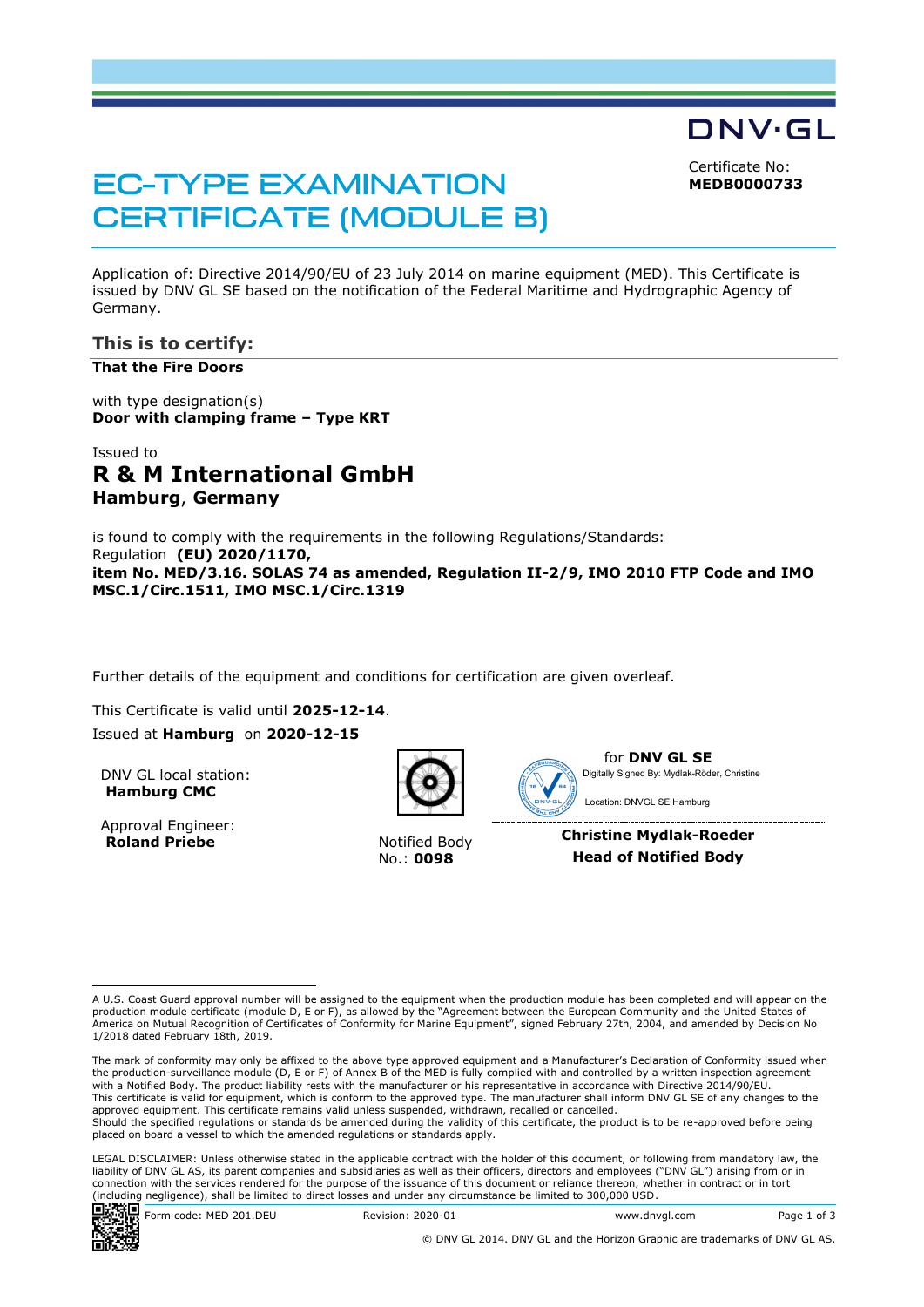Job Id: **344.1-011056-1** Certificate No: **MEDB0000733**

#### **Product description**

The **Door with clamping frame – Type KRT** is a single leaf hinged B-15 fire door equipped with window, ventilation unit and kickout panel.

The door leaf consists of 0.6 mm galv. steel plate  $+48.5$  mm thick stone wool  $+0.6$  mm galv. steel plate. The insulation is glued to the steel shell with an adhesive of approved type. Along all edges of the door leaf a steel square bar (20  $\times$  30  $\times$  3 mm) is mounted. In addition, an identical steel square bar is mounted as reinforcement vertically with a 68.5 mm gap to the lock side door frame. A lock case of 1.5 mm steel is mounted 900 mm above the floor between the reinforcement square bar and the lock side door frame. On the opposite side there are three hinges mounted to each other with a distance of 520 mm and 1350 mm.

The door frame (72 mm thick) profile along the vertical sides and the top consists of a hinge frame profile and a contrary frame profile mounted together with self-drilling screws. The bottom of the door frame consists of a 1.5 mm thick steel U-profile. The frame profiles were clamped to the bulkhead. A steel reinforcement profile is mounted in the groove of the adjacent bulkhead panel.

Insulation material: Tizol-Flot 150 Lamella with a density of 150 kg/m<sup>3</sup>

The door construction may provide the following optional fitting:

- The door leaf is fitted with a window which is positioned in the upper half of the door leaf. The cut out is 445 x 445 mm and the clear opening 400 x 400 mm. A reinforcement steel U-profile is mounted inside the door leave along the edges of the cut out of the window. The glass pane consists of 11 mm thick Pilkington Pyrodur M 30-203 glass.
- The door leaf is mounted with a kickout panel in the lower part of the door. The exterior dimension is 680 x 680 mm.
- A ventilation unit (grill) is mounted in the kickout panel. It is covered with an intumescent sealing Promat Promaseal PL 1.9 all over the grill surface. The exterior dimension of the grill is 420 x 361 mm. The grill is fixed to the steel sheet with self-drilling screws.

For further details refer to the documentation listed below under "Type Examination documentation".

#### **Application/Limitation**

Approved for use as an integrated part of fire retarding division of class B-15.

Size of door leaf: 1075 mm wide x 2205 mm height x 50 mm thick Max. clear opening: 1050 mm wide x 2198 mm height

This fire door having larger dimensions than the fire-tested fire door may be individually assessed and accepted by the flag administration (or recognized organization acting on its behalf) for a specific project with the same classification, provided documented compliance with IMO MSC.1/Circ.1319

For larger doors exceeding 50% in surface area, a full analysis based on SOLAS Chapter II-2 Reg.17 should be performed to assess the safety of the vessel.

The insulation materials and adhesives used have to be approved according to the Marine Equipment Directive and bear the Mark of Conformity. This requirement may also be applicable for surface materials used, if required by relevant rules and regulations.

Each product is to be supplied with its manual for installation, use and maintenance.